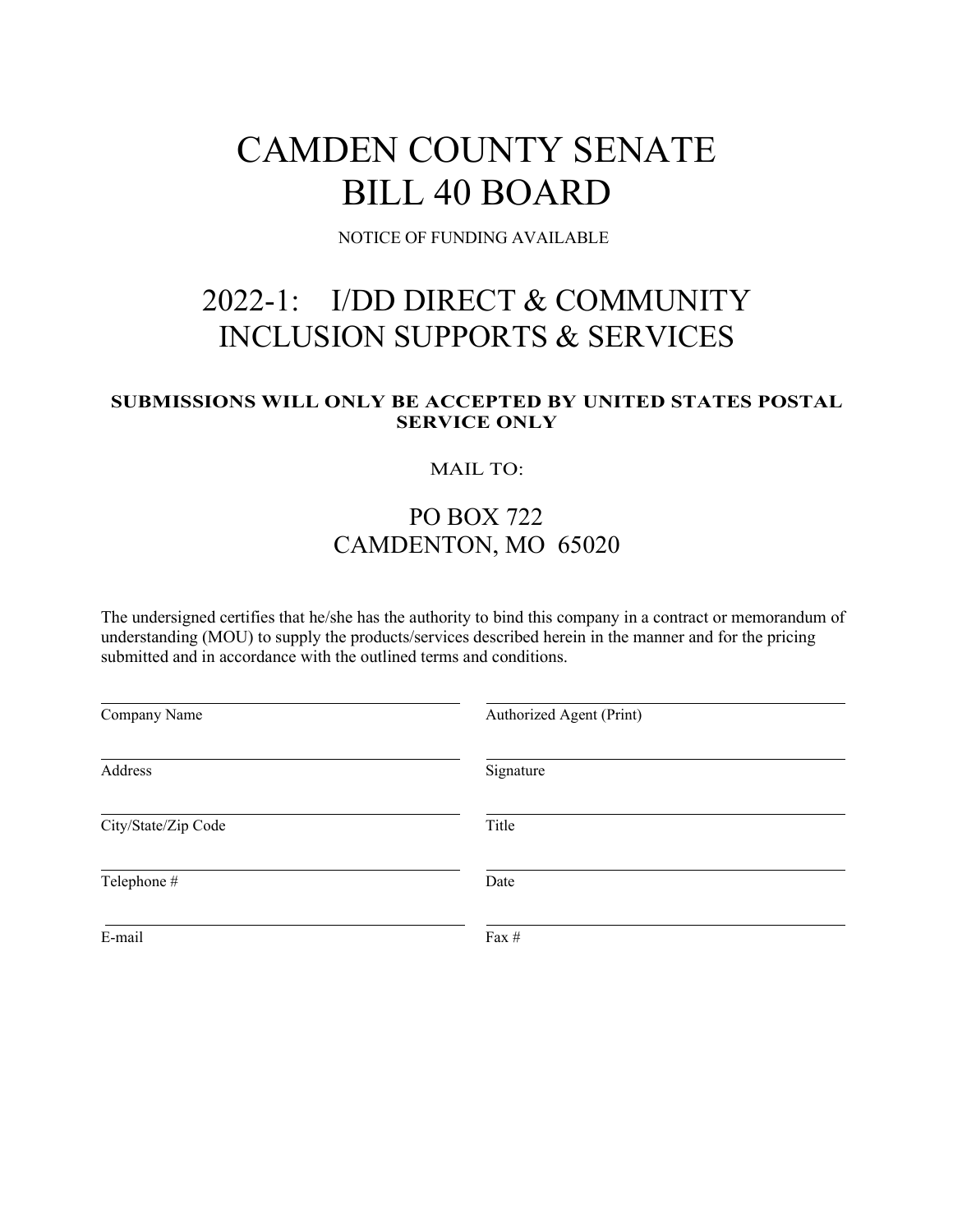## NOTICE OF FUNDING AVAILABLE

Funding applications will be accepted by the Camden County Senate Bill 40 Board for consideration in provision of the following:

2022-1: I/DD Direct & Community Inclusion Supports & Services

Funding applications will be received by the Camden County Senate Bill 40 Board. Applications will be taken into consideration for the period of January  $1<sup>st</sup>$  to December 31 $<sup>st</sup>$ , 2022. Applicants should be aware that</sup> submissions are public record under state law. Specifications and submission requirements are available at www.ccddr.org or by contacting Ed Thomas at [director@ccddr.org.](mailto:director@ccddr.org)

Equal Opportunity Employer

Ed Thomas Executive Director

Lake Sun: December  $10^{th}$ ,  $2021$  – Legal Notices Camden County Senate Bill 40 Board 100 Third Street P.O. Box 722 Camdenton, MO 65020